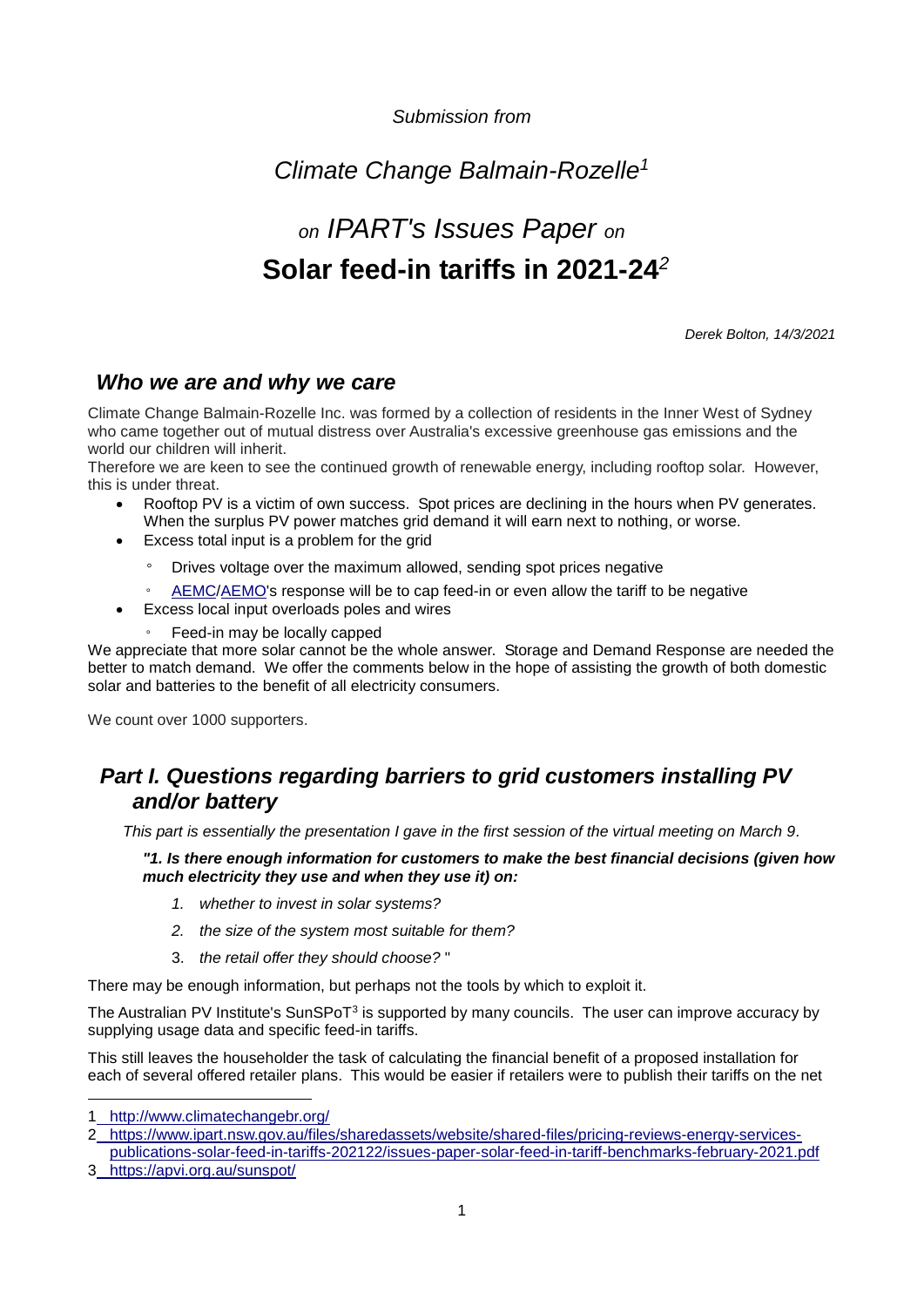in a standard form accessible by applications. It would then be possible for such a tool to scan retail plans and estimate the savings under each.

SunSPoT also handles solar+battery systems, but does not currently optimise battery operations in respect of time-of-use tariffs.

#### *Recommendation*:

- Engage in discussion with e.g. SunSPoT
- Specify standard form to retailers

#### *"3. Are there any barriers to customers installing batteries? What options are available to customers?***"**

Evaluating the benefits of batteries is inherently more complex than merely adding PV. There is a four-way interaction between battery, PV, grid and demand.

#### *Grid outage behaviours*

Choosing among the grid-outage options for a grid-connected system is the first hurdle. In increasing order of upfront cost:

- *Basic*
- Grid outage disables battery and PV
- *Back-up*
- Manual switch-over to home power
- *UPS*
- Automatic switchover, providing continued power

#### *Battery usage optimisation*

If, at some instant, the PV system is not providing enough power to meet demand, is it better to draw on the battery or to use grid power, holding the battery in reserve for when the grid tariff is higher?

At least one smart system claims to handle this<sup>4</sup>, presumably using the historic household demand profile.

Government or independent information on these topics is hard to find or nonexistent.

## *Part II. Questions on the calculation of feed-in tariffs*

### *"4.1 What is the most suitable forecast of wholesale electricity prices?"*

The current procedure is to predict average spot prices by discounting 5% from future contract prices.

The nature of rooftop PV as a generator into the grid lies somewhere between that of a conventional spot market participant and a contracted source. While a solar household has not entered into a contract to supply a specific energy profile, it is an obligate bidder: it effectively commits to supply whatever is available at the time. Taken as a whole, such a resource may prove relatively predictable.

In a given region, PV feed-in can be expected to have a certain average profile by time of day and day of year. The uncertainty is in how the actual supply may vary from that, principally in response to weather fluctuations.

The nature of the uncertainty for conventional power stations is different. An outage can take out many MW at a stroke, and, if a consequence of hot weather, several such stations may fail at once.

On price, that for household PV is knowable in advance, whereas a utility power station on the spot market may bid up either in response to fuel costs or simply to exploit a shortfall.

*Recommendation: Research is needed to determine whether the reliability comparison makes it appropriate to reduce the 5% discount from contract price forecasts.*

<sup>4</sup> <https://www.evergen.com.au/>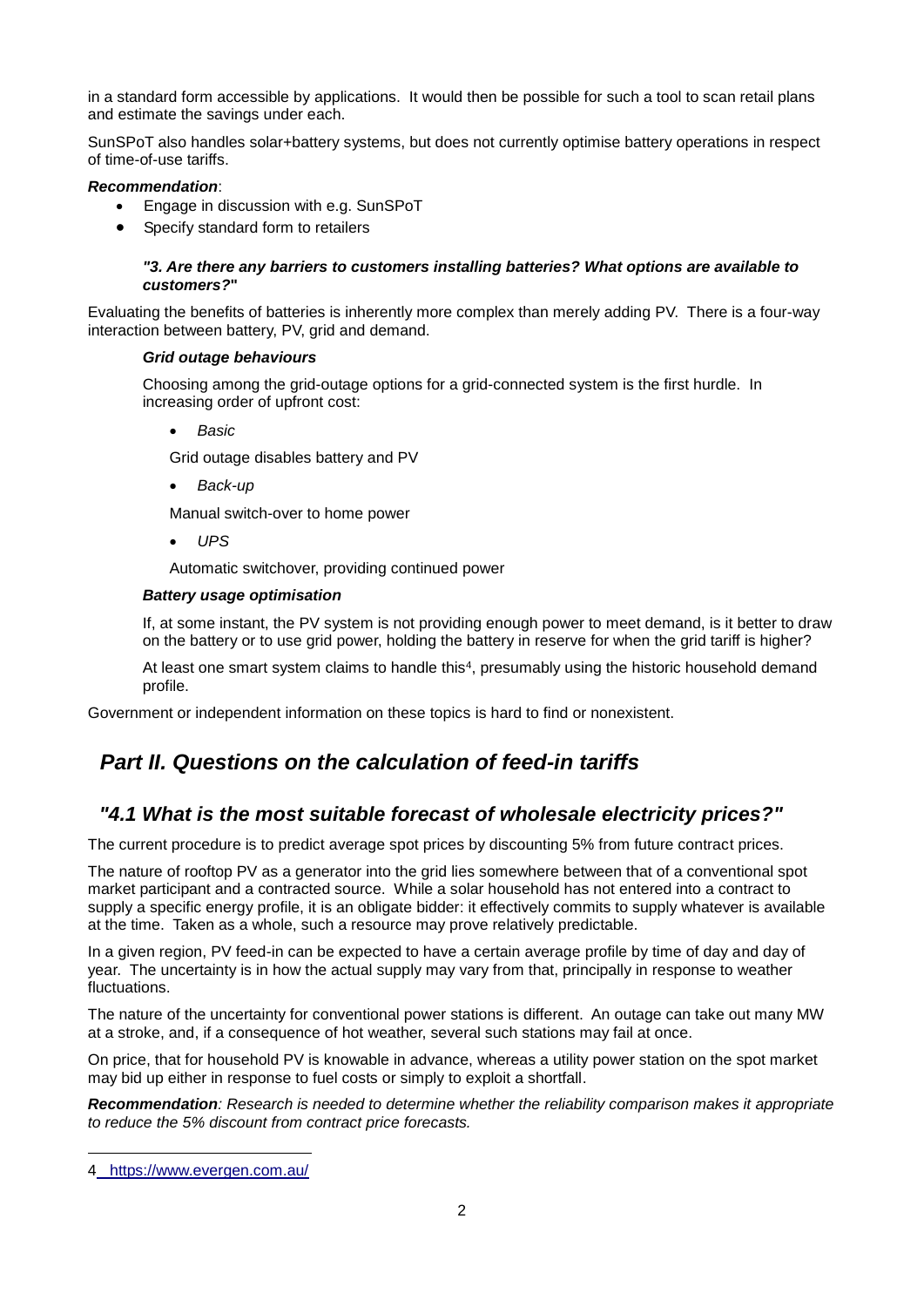### *"4.4 What time period should we use? "*

The current procedure averages the future contract prices over the preceding 40 days.

On the basis that the relevance of historical data decays gradually, not suddenly after 40 days, a weighted average over a longer period would be appropriate; a negative exponential, perhaps.

E.g., if the price *N* days prior was *p<sup>N</sup>* then weighting its value in proportion to 0.95*<sup>N</sup>* would make the average age of the prices 20 days, as now.

*Recommendation*: IPART should review its past predictions against actual to see whether a negative exponential weighted average would have produced a more accurate forecast.

### *"5 How should we calculate the solar multiplier? "*

The purpose of the solar multiplier is to arrive at a flat rate feed-in tariff which rewards the feed-in appropriately on average.

If the feed-in volume is *f<sup>i</sup>* and the spot price is *p<sup>i</sup>* in period *i* then the PV ought to earn *Σ fi p<sup>i</sup>* over the day. At a

$$
R = \frac{\sum f_i p_i}{\sum f_i}
$$

flat rate of *R* it will earn *RΣ fi*, therefore

It is unclear how this calculation will be affected by the growth of variable rate PV and battery feed-in. A feed-in source that earns more at peak periods will tend to feed in more at those times. If this is not discriminated from flat rate feed-in in the multiplier calculation it will tend to overvalue flat rate feed-in and undervalue the variable rate.

While that may provide a short term gain for existing flat rate feed-in, insufficient encouragement to match demand better will likely be detrimental to all in the longer term.

*Recommendation:* discriminate flat and variable rate feed-in volumes in the solar multiplier calculations.

### *"5.1 How should we model the solar multiplier? ",* and *"5.2 How many years of historical data should we use? "*

There are several possible biases in the Monte Carlo method being used.

The method seeks to correlate spot prices with solar power output independently of weather conditions. But the correlation obtained may be weather dependent:

- On an overcast day in winter, solar output is low and prices high.
- On a hot summer afternoon, large power stations have a habit of failing, producing high prices while solar output is high.

As a result, the calulated correlation depends on the weather pattern experienced in those years.

There are also conflicting pressures regarding the range of years to use. Too few years will not reflect the variability in weather conditions, while too long a history underestimates the impact of solar on prices.

In practice, a year, or even a sequence of three years, may be dominated by a particular state of **ENSO**<sup>5</sup>.

The Monte Carlo method itself can lead to bias in the distribution of solar multipliers:

- Multiple independent selections of days from a given quarter and day of week mean that a bout of weather covering a sequence of days in one year may by chance be over- or under-represented. This will tend to flatten the distribution, i.e. raise the odds of outliers.
- 2. Conversely, selecting consecutive days independently from several years will smooth out outliers, narrowing the curve.

It is unclear which effect would dominate.

#### *Recommendation*:

<sup>5</sup> [https://www.climate.gov/news-features/blogs/enso/what-el-ni%C3%B1o%E2%80%93southern-oscillation](https://www.climate.gov/news-features/blogs/enso/what-el-niño–southern-oscillation-enso-nutshell)[enso-nutshell](https://www.climate.gov/news-features/blogs/enso/what-el-niño–southern-oscillation-enso-nutshell)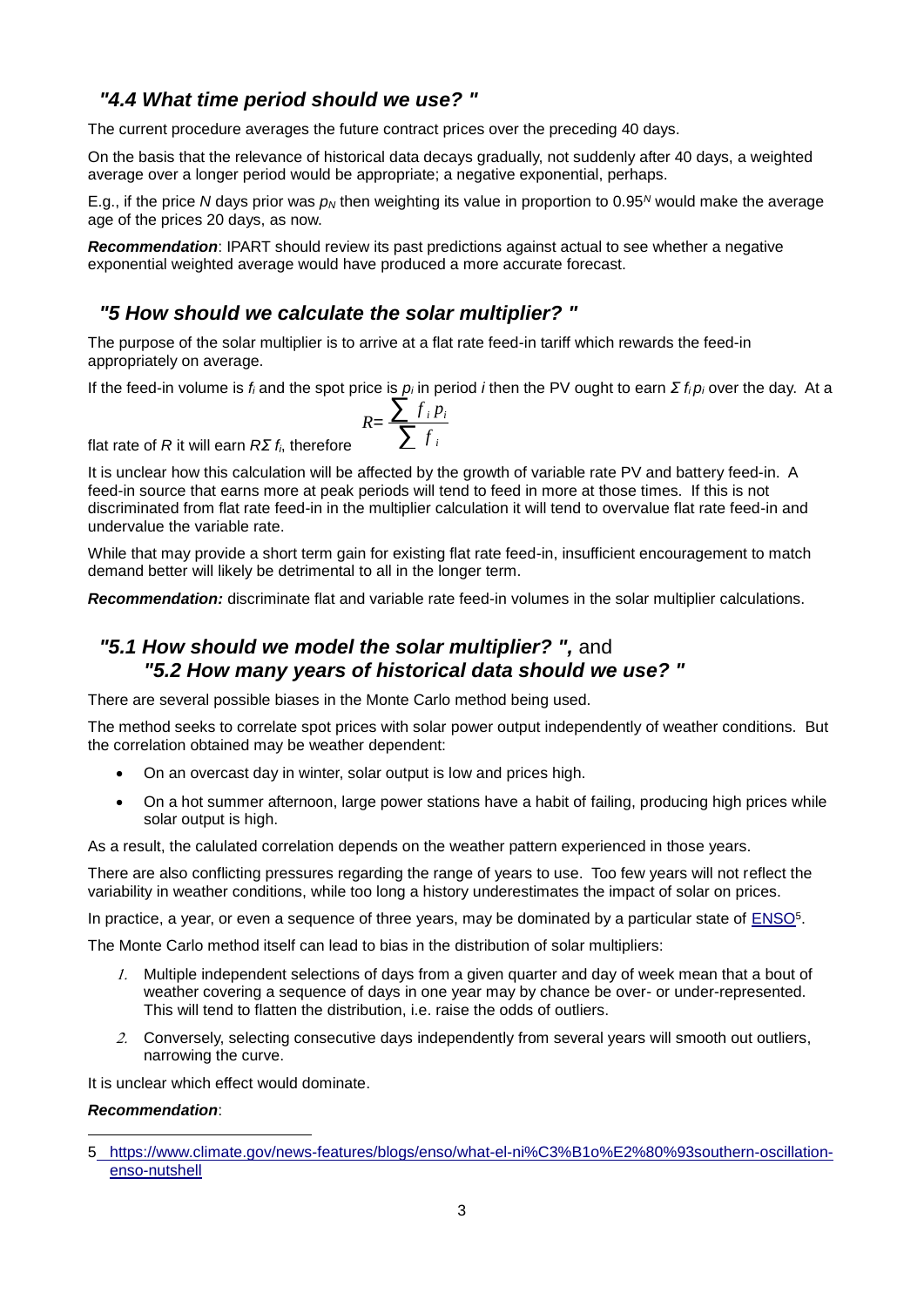- $\bullet$  With the possible assistance of [BoM,](#page-6-3) construct a dataset representing many years' worth of weather.
	- For each time of year and time of day, the dataset records a probability distribution of conditions, such as temperature and solar irradiation.
	- It may be appropriate to discriminate weekends, as these do have slightly different weather patterns.
	- The records should also discriminate states of ENSO.

All up, about one million numbers.

- $\bullet$  Use recent historical data to establish the correlations between weather conditions, day of week, time of day, spot prices and PV output.
- $\bullet$ For the period to be forecast, use BoM's predicted ENSO state.
- $\bullet$  Instead of generating thousands of random years, a single pass through the dataset can calculate the probability distribution of prices and PV output for each half hour, and accumulate those into means and variances.

A benefit of this approach is that many years can be used for creating the dataset, and it only need be updated every few years. More timely data would be used for the weather's correlation with price and PV output.

### *"6 How should we set the ranges around the benchmarks? "*

*Recommendation*: Using the historical ratio of forecast spot prices to actual spot prices, set the range one standard deviation either side, and document that relationship.

### *"7 How should we set benchmarks for different times of the day? "*

#### *Item*:

*"Even though solar exports are very low after 5 pm, we set benchmarks in the later afternoon and evening because wholesale prices were highest at this time "*

#### *Recommendation*:

This is useful because it makes more westerly facing panels cost-effective, encouraging such deployments and helping to cut peak loads on the grid.

#### *Item*:

*"After 6 pm, electricity values are not weighted by solar output, because solar exports are negligible during these times "*

#### *Recommendation*:

That is fine for setting flat rate [FiT](#page-6-4) ranges from historical data, but, for variable rate, batteries may well export at that time. To anticipate the adoption of batteries, the variable FiT benchmarks should cover 24 hours, perhaps in half hour periods.

For the flat rate tariff, the saving on poles and wires is rewarded by adding the NEM fees avoided by the retailer. But retailers pay a lot for their peak load on the grid. For a variable FiT, this should be reflected in the various periods. It is unclear whether this has been considered in developing these ranges.

Another option may be to publish an algorithm by which the retailer can compute the FiT range for each period from what that retailer charges for that period.

#### *Item*:

*"retailers may continue to prefer to set an all-day rate, reflecting the small amount of variation in the value of the vast majority of solar exports."*

#### *Recommendation*:

This should be discouraged. It will not suitably reward battery feed-in, and is self-fulfilling for PV: while there is no elevated rate for late afternoon, there is no incentive to instal more westerly-facing panels.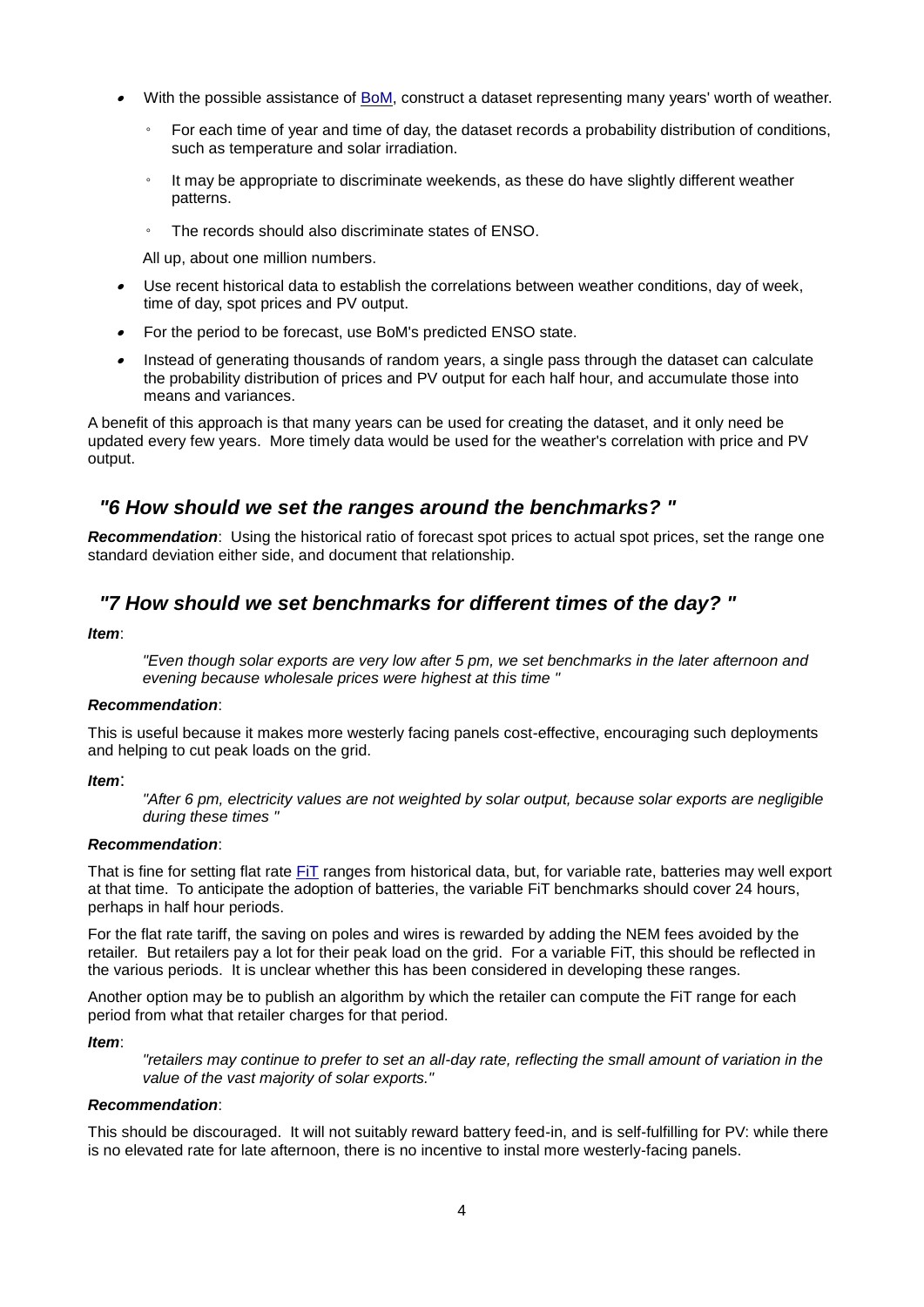For example, a model based on the months of January 2015 and 2016 shows that a panel in Sydney oriented 30° W, elevation 80°, would have earnt 10% more on spot prices than one at the standard North facing, 34° elevation. Of course, it needs to be optimised on a model that runs the whole year.

It is understandable that retailers are comfortable with the *status quo* since they effectively operate on a costplus basis, but this is a barrier to optimising the battery-PV-grid interaction.

#### *Item:*

Some consumer groups are also concerned that variable rate tariffs, whether for usage or feed-in, are hard for customers to understand. But we need such arrangements to become common for the benefit of all consumers.

It is hard to see how PV or battery leasing schemes, wherein a third party deals with the complexities and exposes a simpler interface to the householder, can help. The third party would need some surety that the household demand profile stays within expectations.

#### *Recommendation*:

Part of the problem is a lack of independent expert advice.

- Government websites could discuss the options and provide examples.
- Local councils could make expert advice available.

# *Part III. Future evolution*

### *"8 Have there been any changes to the market design that affect the value of solar exports? "*

*Item:*

*"The renewables industry is concerned that Distribution Network Service Providers (DNSPs) will increasingly impose 'zero export' requirements on new solar customers connecting in areas already congested. Technical issues will increasingly act as a handbrake on the decarbonisation of the energy system."*

That is a natural consequence of the free market, but the outcome can be improved by ensuring that tariffs, both in and out of the grid, are cost-reflective. That will encourage:

- solar installations designed for better performance in morning and evening peaks,
- solar generation close to industries and offices
- domestic and community batteries in grid-constrained regions,
- daytime EV charging

#### *Item:*

*"Vulnerable customers are concerned about the increasing cross-subsidies from customers who do not have [DER,](#page-6-5) and may never be able to, to those who do."*

There is no inherent reason why that should be the case. DER is an overall good. It should be possible to reward both those who engage with DER and, to a lesser extent, those who do not.

#### *Item:*

*"the rule change requests include removing prohibiting system charges for export services into the distribution network."*

#### *Recommendation*:

The solution, which we believe is being considered by AEMO, is to make household PV and battery systems respond to grid signals. Ideally, these would throttle back feed-in progressively rather than being a simple on/off. The sooner new systems are required to support such a signal the better, but in fairness it should also be retrofitted over time.

#### *Item:*

*"One of the proponents ... proposes that any future tariffs applied to exports would principally seek to recover incremental costs of providing export capacity*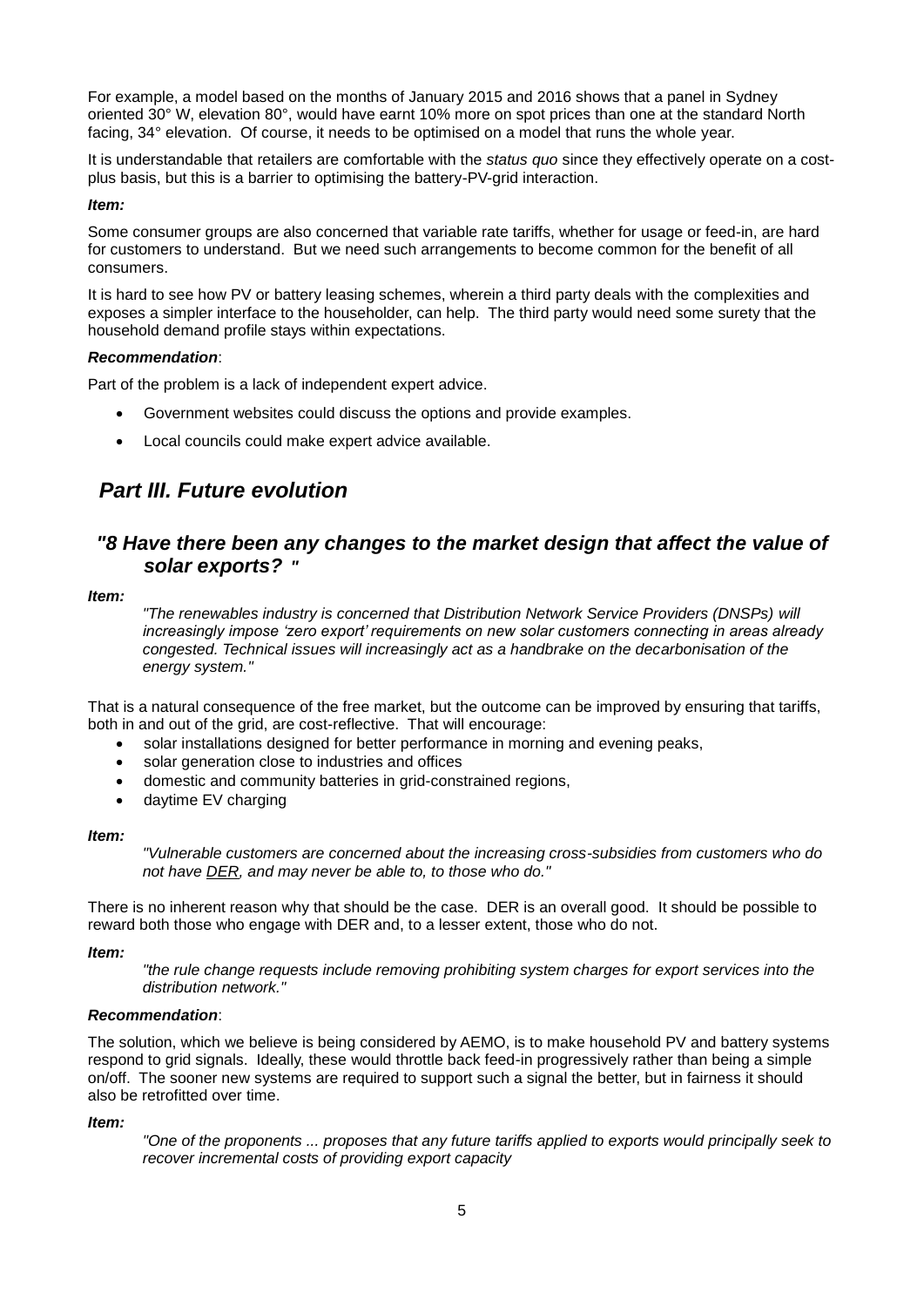*For example, customers could choose from:* 

*- a 'basic' service at low or zero cost that is reflective of low export capacity aligned to the intrinsic hosting capacity of the network, or* 

*- a 'premium' service, such as higher than average export capacity, without the associated costs being apportioned to customers that do not want such services."*

A grid region with low export capacity is problematic both for the would-be exporter and the potential importers who might gain from a cheaper power source. Yet this proposal puts all the cost on the would-be exporter.

Moreover, the cost is borne by those exporting while the grid is still constrained, but after the upgrade others may export more freely.

Thus, such a scheme may delay a mutually beneficial development.

#### *Recommendation*:

*:*

It would be fairer and more constructive that the [DNSP](#page-6-6) bear the cost of the upgrade, then be allowed to recoup the cost over time from all parties. This may require rule changes.

# *Part IV. Asides on matters that may be beyond IPART's remit*

### **On time-of-use charging and connection charges for households**

Various trends are increasing the peak-to-average demand ratio:

- grid-connected PV (whether fed-in or self-consumed),
- air conditioning in late afternoon/early evening
- high gas prices leading to a shift to electric cooking

The roll-out of EVs will add to this if they are recharged on returning home at day's end.

At present, much of the poles and wires cost is bundled into the per-unit charges, whether flat rate or time-ofuse. This can be justified on the basis that low-usage households tend to be economically disadvantaged, making such a cross-subsidy appropriate.

Since the above trends correlate with higher income households, and the grid is built to meet peak demand, these charging arrangements are subsidising some of those too. This is in danger of becoming unsustainable.

A possible way forward is:

- Roll out smart meters to all households
- Make all tariffs time-of-use, but by an algorithm that depends on profile; e.g. if the usage at peak time is below a threshold then it turns into flat rate, (but quite likely a bit cheaper than now).
- For that higher peak use, bundle less of the connection cost into the per-unit price.

## **On 'plans'**

It is galling as a customer to have to choose among a raft of plans from a retailer in advance. The retailer enjoys a windfall if the customer misguesses future use or miscalculates the total cost. This is economically regressive in that it penalises those less numerate.

It would be reasonable to require the retailer to select the least cost of its advertised plans at the end of the billing period, based on actual usage.

The customer would still need to choose a retailer based on the advertised ranges.